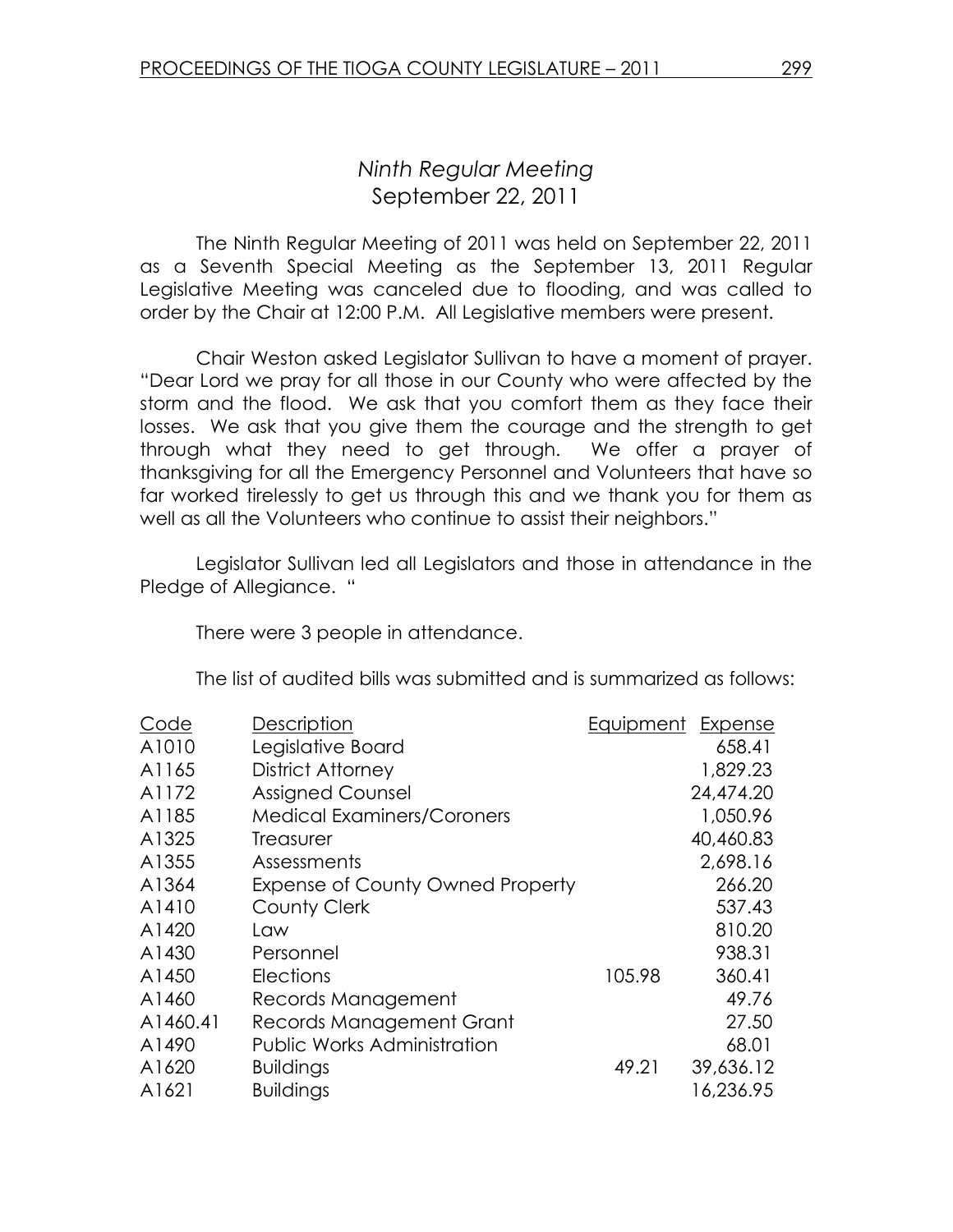| A1680                     | Information Technology                   |          | 11,608.05      |
|---------------------------|------------------------------------------|----------|----------------|
| A2490                     | <b>Community College Tuition</b>         |          | 6,046.67       |
| A2960                     | <b>Education of Handicapped Children</b> |          | 179,652.36     |
| A3020                     | Public Safety Comm E911 System           |          | 7,430.46       |
| A3110                     | <b>Sheriff</b>                           |          | 14,890.32      |
| A3140                     | Probation                                |          | 85.69          |
| A3146                     | Sex Offender Program                     |          | 8,766.67       |
| A3150                     | Jail                                     | 1,592.00 | 44,174.06      |
| A3315                     | Special Traffic Programs                 |          | 588.00         |
| A3410                     | Fire                                     | 1,989.70 | 3,619.77       |
| A3640                     | <b>Emergency Mgmt Office</b>             |          | 656.41         |
| A4010                     | <b>Public Health Nursing</b>             |          | 39,644.05      |
| A4011                     | Public Health Administration             |          | 9,586.83       |
| A4012                     | <b>Public Health Education</b>           | 4,976.05 | 3,466.14       |
| A4042                     | <b>Rabies Control</b>                    |          | 2,684.20       |
| A4044                     | Early Intervention                       | 65.69    | 39,119.49      |
| A4053                     | Preventive/Primary Health Svcs           | 89.00    | 56.34          |
| A4054                     | <b>Preventive Dental Services</b>        |          | 2,097.12       |
| A4064                     | <b>Managed Care-Dental Services</b>      |          | 14,380.53      |
| A4070                     | Disease Control                          |          | 2,168.00       |
| A4090                     | <b>Environmental Health</b>              |          | 572.00         |
| A4210                     | Alcohol and Drug Services                |          | 23,100.11      |
| A4211                     | Council on Alcoholism                    |          | 9,923.66       |
| A4309                     | Mental Hygiene Co Admin                  | 296.65   | 16,741.20      |
| A4309                     | <b>Mental Health Clinic</b>              |          | 165,446.13     |
| A4315                     | <b>Mental Retardation</b>                |          | 621.24         |
| A4320                     | <b>Crisis Intervention Services</b>      |          | 26,977.87      |
| A4321                     | Intensive Case Management                |          | 2,388.76       |
| A6010                     | Social Services Administration           |          | 105,677.24     |
| A6422                     | Economic Development                     |          | 806.67         |
|                           | A6610 Sealer Weights/Measures            |          | 232.04         |
| A9060                     | <b>Health Insurance</b>                  |          | 1,596.82       |
| <b>SOLID WASTE FUND</b>   |                                          |          | 70,879.33      |
| <b>COUNTY ROAD FUND</b>   |                                          |          | 31,110.97      |
| <b>SPECIAL GRANT FUND</b> |                                          |          | 3,419.82       |
|                           | <b>CONSOLIDATED HEALTH FUND</b>          |          | 69,130.69      |
| <b>CAPITAL FUND</b>       |                                          |          | 1,225,152.59   |
| <b>WORKERS' COMP</b>      |                                          |          | 1,300.00       |
| <b>GRAND TOTAL</b>        |                                          |          | \$2,285,065.26 |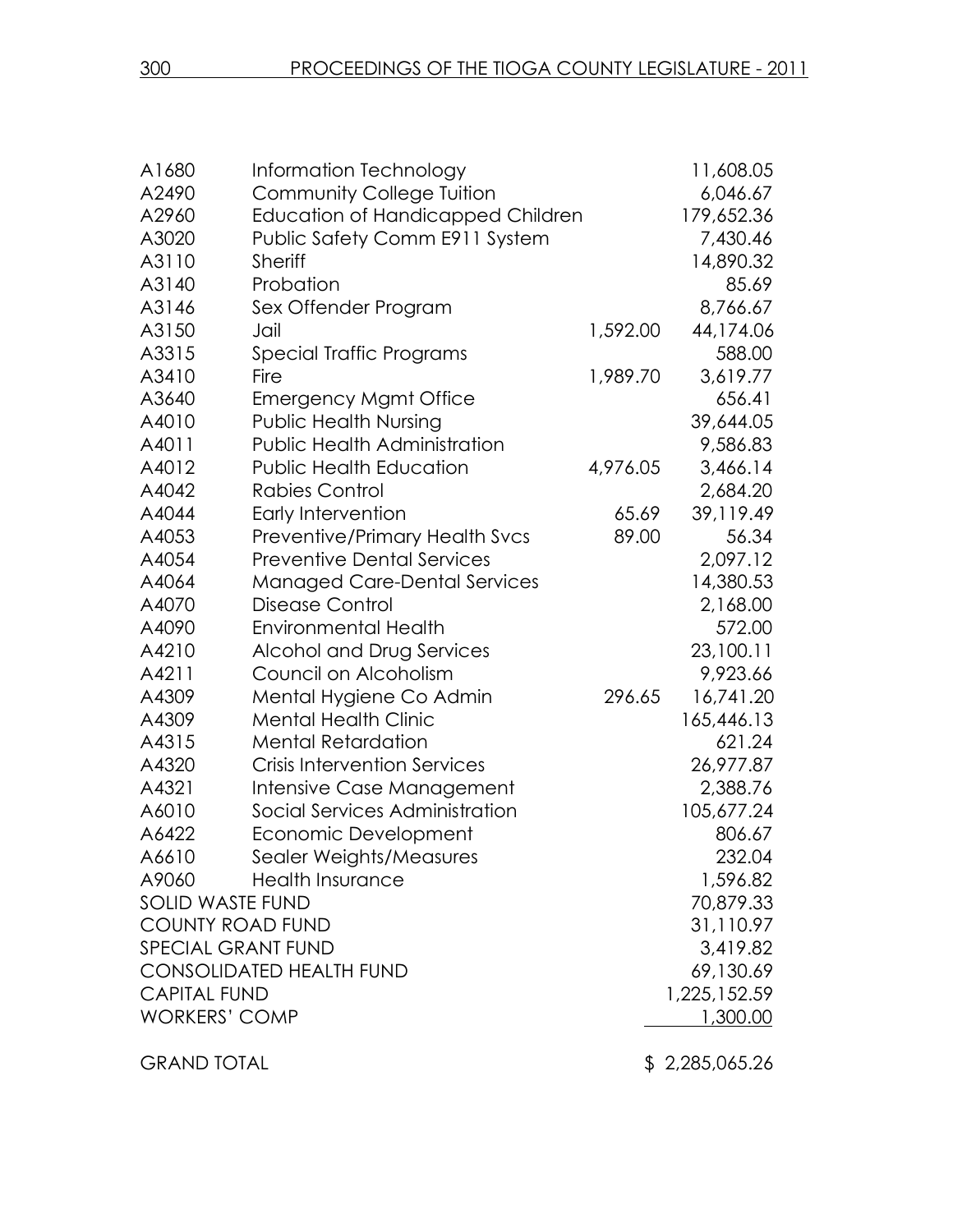Legislator McEwen made a motion to approve the minutes of August 9, 2011, seconded by Legislator Roberts, and carried.

Committee meeting reports are on file in the Legislative Clerk's Office and may be procured there by any interested person.

 Legislator Sullivan moved for the adoption of the following resolution, seconded by Legislator McEwen.

RESOLUTION NO. 177-11 DESIGNATION OF TIOGA COUNTY LOCAL DEVELOPMENT CORPORATION, D.B.A. TIOGA COUNTY TOURISM, AS AUTHORIZED TOURISM PROMOTION AGENCY FOR 2012

WHEREAS: The Tioga County Local Development Corporation, d.b.a. the Tioga County Tourism Office, is the not-for-profit corporation that develops and implements a tourism promotion and marketing program for the county; and

WHEREAS: The Tioga County Tourism Office coordinates with the state in its tourism grants program; and

WHEREAS: The New York State tourism grants program is designed to encourage tourism promotion throughout the regions of New York State; and

WHEREAS: The guidelines for this local assistance program require counties to appoint an official Tourism Promotion Agency (TPA), therefore be it

RESOLVED: That the Tioga County Tourism Office be and hereby is designated by the Tioga County Legislature as their Tourism Promotion Agency for the 2012 budget year and authorized to make application for and receive grants on behalf of the county pursuant to the New York State Tourism Promotion Act.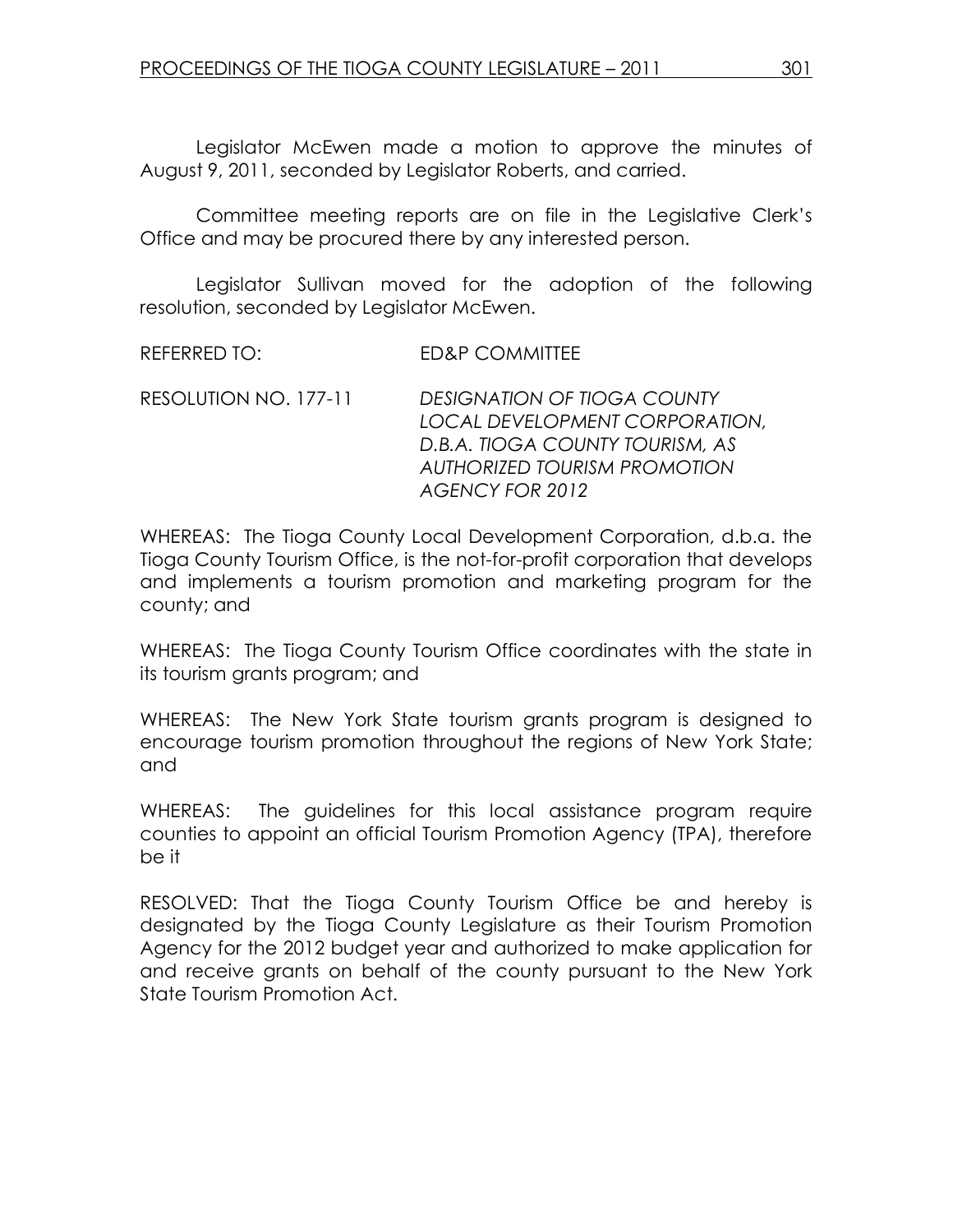Yes – Legislators Sullivan, Hollenbeck, Huttleston, McEwen, Monell, Weston, Quinlan, Roberts, and Sauerbrey.

No –None.

Absent – None.

RESOLUTION ADOPTED.

 Legislator Monell moved for the adoption of the following resolution, seconded by Legislator McEwen.

| REFERRED TO:          | <b>INFORMATION TECHNOLOGY COMMITTEE</b><br><b>FINANCE COMMITTEE</b>                                     |
|-----------------------|---------------------------------------------------------------------------------------------------------|
| RESOLUTION NO. 178-11 | APPROPRIATION OF STATE AID<br><b>RECORDS MANAGEMENT GRANT</b><br><b>BCKFILING COUNTY CLERK'S OFFICE</b> |

WHEREAS: The County has received funding from New York State, via NYS Education Department's Local Government Records Management Improvement Fund Grant; and

WHEREAS: The funding activity is for the County Clerk's Back-filing Project; and

WHEREAS: The funding activity for the County Clerk's Office, Records Management and Information Technology will be in progress for the 2010- 2011 period; therefore be it

RESOLVED: That the amount of \$5,347.00 Records Management be appropriated from State Aid-Records Management A3060.00 to Appropriation Account A1460.41-140 Records Management State Grant Program.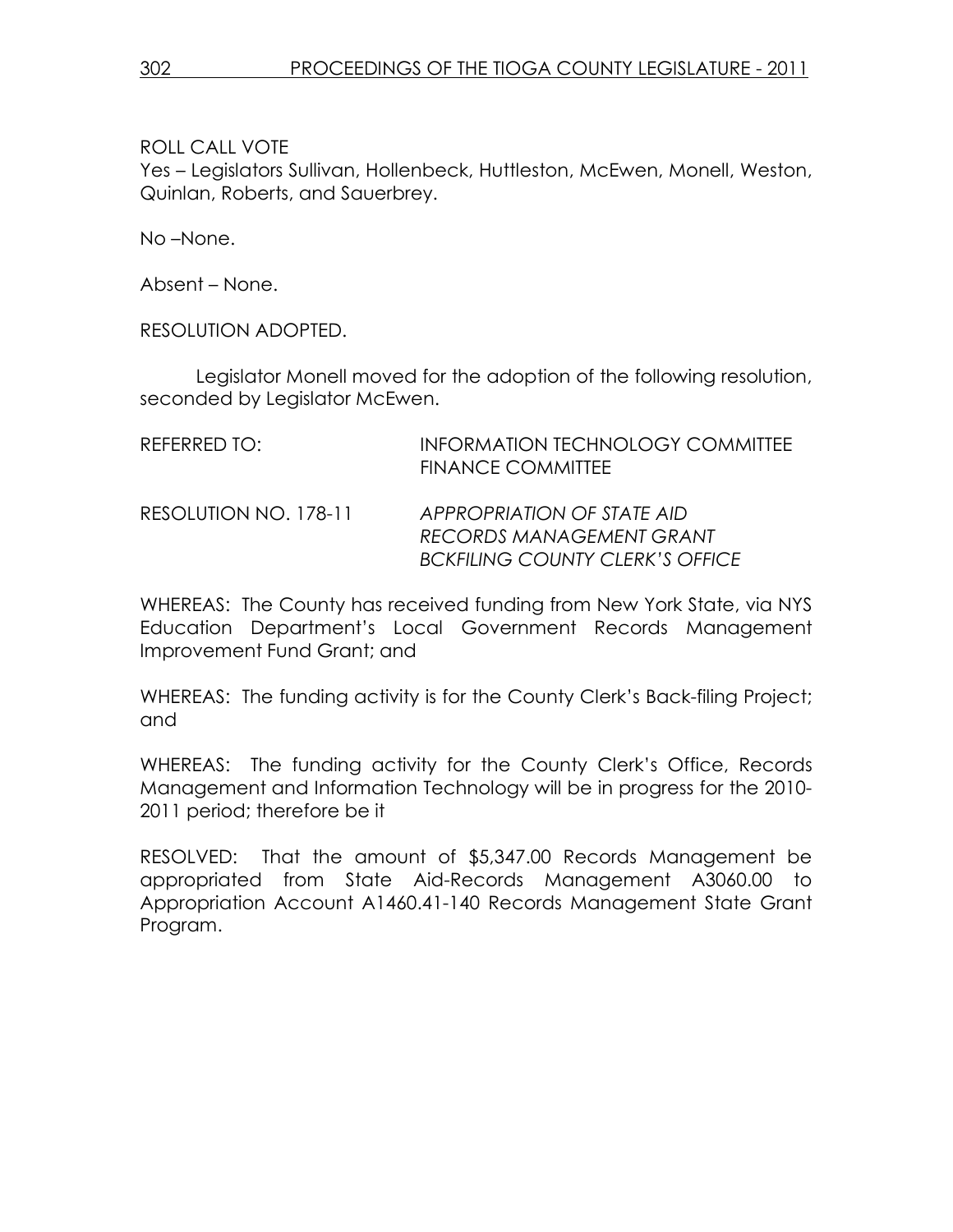Yes – Legislators Sullivan, Hollenbeck, Huttleston, McEwen, Monell, Weston, Quinlan, Roberts, and Sauerbrey.

No –None.

Absent – None.

RESOLUTION ADOPTED.

 Legislator Hollenbeck moved for the adoption of the following resolution, seconded by Legislator Sauerbrey.

| REFERRED TO:          | PERSONNEL COMMITTEE    |
|-----------------------|------------------------|
| RESOLUTION NO. 179-11 | TRANSFER OF FUNDS      |
|                       | (PERSONNEL DEPARTMENT) |

WHEREAS: The Personnel Officer included \$2,000.00 in the 2011 budget to cover legal expenses anticipated in relation to a pending personnel matter; and

WHEREAS: The County Attorney is contracting with a law firm specializing in labor relations to represent Tioga County in this matter; and

WHEREAS: The Personnel Officer would like to transfer the amount budgeted in the Personnel Department budget to the Law Department Budget to assist with the cost of said legal representation; therefore be it

RESOLVED: That the following transfer of funds occur effective September 13, 2011:

FROM: Personnel Department Account A1430.40 – 330 \$2,000.00

TO: Legal Department Account A1420.40 – 330 \$2,000.00

ROLL CALL VOTE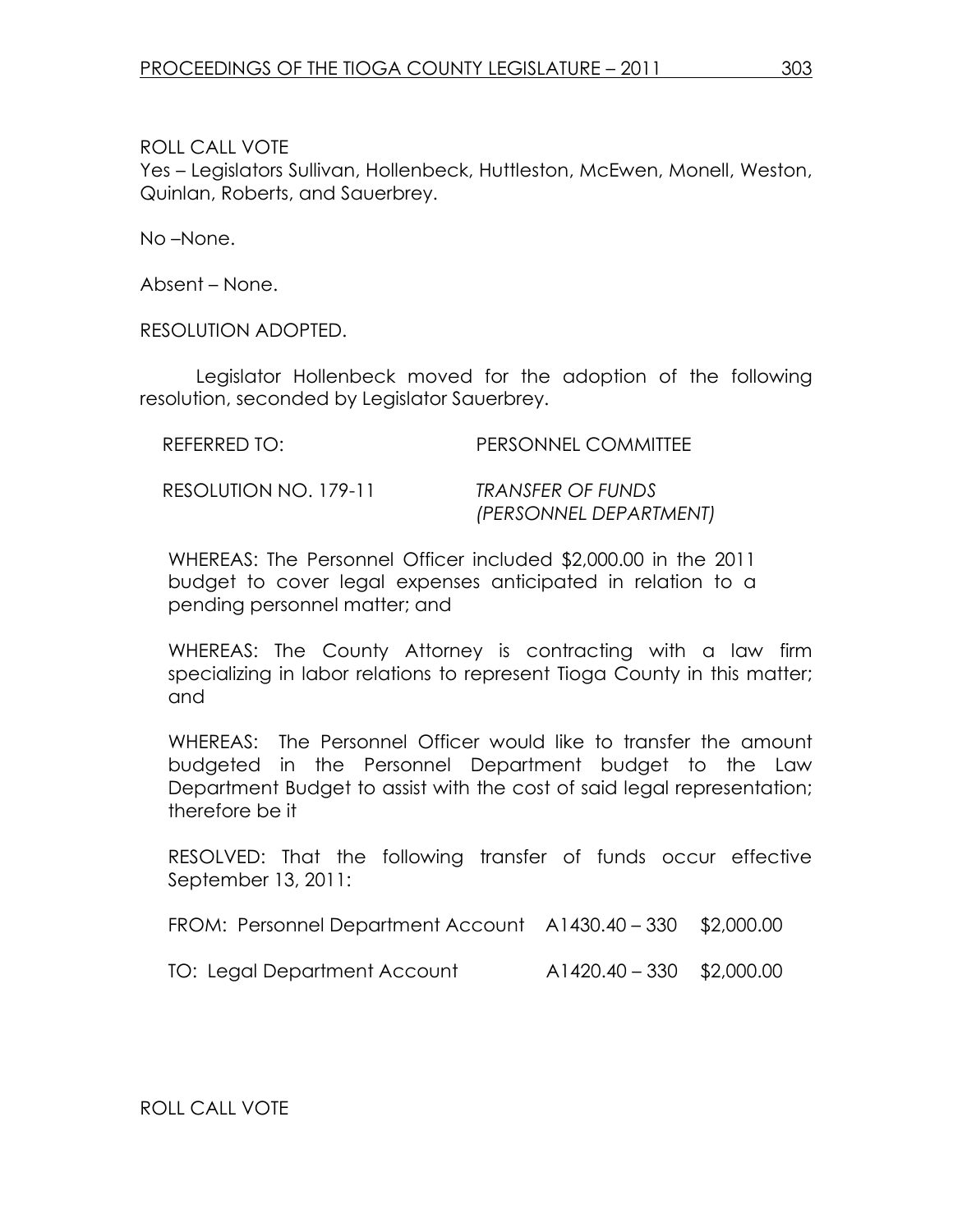Yes – Legislators Sullivan, Hollenbeck, Huttleston, McEwen, Monell, Weston, Quinlan, Roberts, and Sauerbrey.

No –None.

Absent – None.

RESOLUTION ADOPTED.

 Legislator McEwen moved for the adoption of the following resolution, seconded by Legislator Hollenbeck.

REFERRED TO: FINANCE/LEGAL

RESOLUTION NO. 180–11 APPROPRIATE FUNDS TROPICAL LEE STORM WATER DAMAGE TO COUNTY **FACILITIES** 

WHEREAS: The County has suffered severe damages during the recent Tropical Lee Storm water disaster, and

WHEREAS: The need exists to replace items lost and cover expenses related to cleanup, and

WHEREAS: There will be claims made to FEMA, SEMO and our insurance for reimbursement of related expenses, and

WHEREAS: There needs to be a system in place for the tracking and documentation of these expenses, and

WHEREAS: Reimbursements of expenditures will take several months, therefore be it

RESOLVED: That the sum of \$1,000,000 be appropriated for transfer as follows:

| General Fund                           |             |
|----------------------------------------|-------------|
| From:                                  |             |
| A599 Appropriated Fund Balance         | \$1,000,000 |
| To:                                    |             |
| A9950.93 Transfer to Capital All Other | \$1,000,000 |

And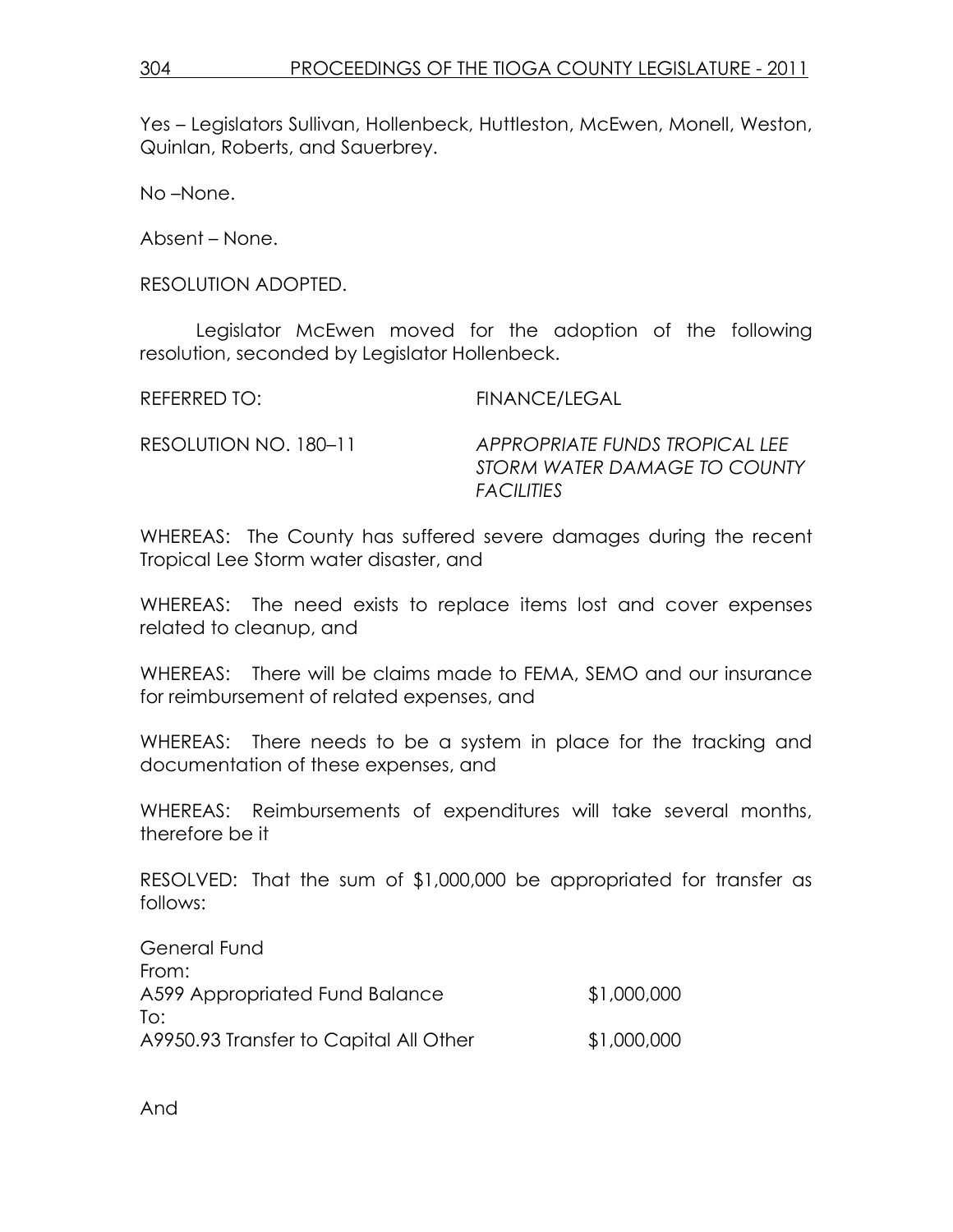| Capital Fund                         |             |
|--------------------------------------|-------------|
| From:                                |             |
| H5031.30 Interfund Revenue All Other | \$1,000,000 |
| lo:                                  |             |
| H1624.20 Tropical Storm Lee Disaster | \$1,000,000 |

Yes – Legislators Sullivan, Hollenbeck, Huttleston, McEwen, Monell, Weston, Quinlan, Roberts, and Sauerbrey.

No –None.

Absent – None.

RESOLUTION ADOPTED.

 Legislator Sullivan moved for the adoption of the following resolution, seconded by Legislator Hollenbeck.

REFERRED TO: INFORMATION TECHNOLOGY COMMITTEE RESOLUTION NO. 181-11 AMEND RESOLUTION 488-93 AS AMENDED BY RESOLUTION

NO. 241-10

 GIS ADVISORY BOARD WHEREAS: The Tioga County GIS Advisory Board, created per resolution 488-93, serves to provide oversight and guidance to GIS activities in Tioga County including issues such as personnel, hardware and software resources, alternative program funding, application development and GIS program prioritization; and

WHEREAS: Resolution No. 241-10 amended resolution No. 488-93 to add the GIS Manager to the GIS Advisory Board and appoint as Chair; and

WHEREAS: The current 12 members of the GIS Advisory Board are appointed for terms of office and sometimes cannot be available to attend meetings and would like to have a designee appointed to attend in their place if unavailable; therefore be it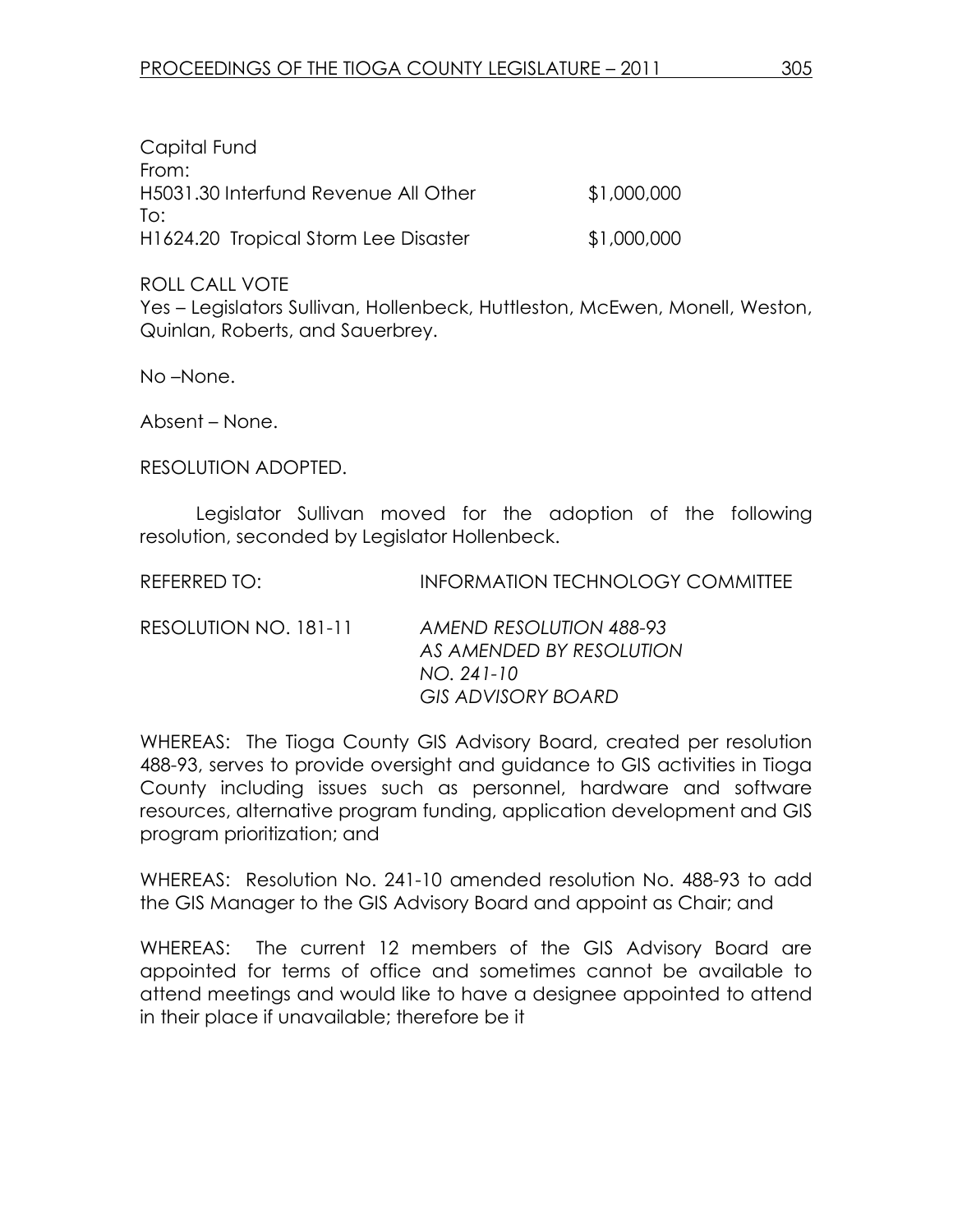RESOLVED: That Resolution No. 488-93 be amended to add designees to the member appointments if such member might be unavailable to attend meetings and that the following members shall have designee appointments as follows:

| County Planning Director or designee                      | <b>TERM OF OFFICE</b> |
|-----------------------------------------------------------|-----------------------|
| Real Property Director or designee                        | <b>TERM OF OFFICE</b> |
| Records Management Officer or designee                    | <b>TERM OF OFFICE</b> |
| Information Technology and Communication Svcs Director or |                       |
| designee                                                  | <b>TERM OF OFFICE</b> |
| Commissioner of Public Works or designee                  | <b>TERM OF OFFICE</b> |
| Sheriff or designee                                       | <b>TERM OF OFFICE</b> |
| Fire Coordinator or designee                              | <b>TERM OF OFFICE</b> |
| Public Health Director or designee                        | <b>TERM OF OFFICE</b> |
| Emergency Mgmt Officer or designee                        | <b>TERM OF OFFICE</b> |
| Commissioner of DSS or designee                           | <b>TERM OF OFFICE</b> |
| Soil & Water Conservation District Manager or designee    |                       |
|                                                           | <b>TERM OF OFFICE</b> |
| GIS Manager or designee                                   | <b>TERM OFFICE</b>    |
|                                                           |                       |

## ROLL CALL VOTE

Yes – Legislators Sullivan, Hollenbeck, Huttleston, McEwen, Monell, Weston, Quinlan, Roberts, and Sauerbrey.

No –None.

Absent – None.

RESOLUTION ADOPTED.

 Legislator Monell moved for the adoption of the following resolution, seconded by Legislator McEwen.

| REFERRED TO:          | LEGISLATIVE WORKSESSION                                                                              |
|-----------------------|------------------------------------------------------------------------------------------------------|
| RESOLUTION NO. 182-11 | ADOPT POLICY 57 TIOGA COUNTY<br><b>BUILDING CLOSING AND/OR SERVICES</b><br><b>SHUTDOWN PROCEDURE</b> |

WHEREAS: A Building Closing Procedure Committee was set up to come up with a policy on building closing and/or services shutdown procedure policy; and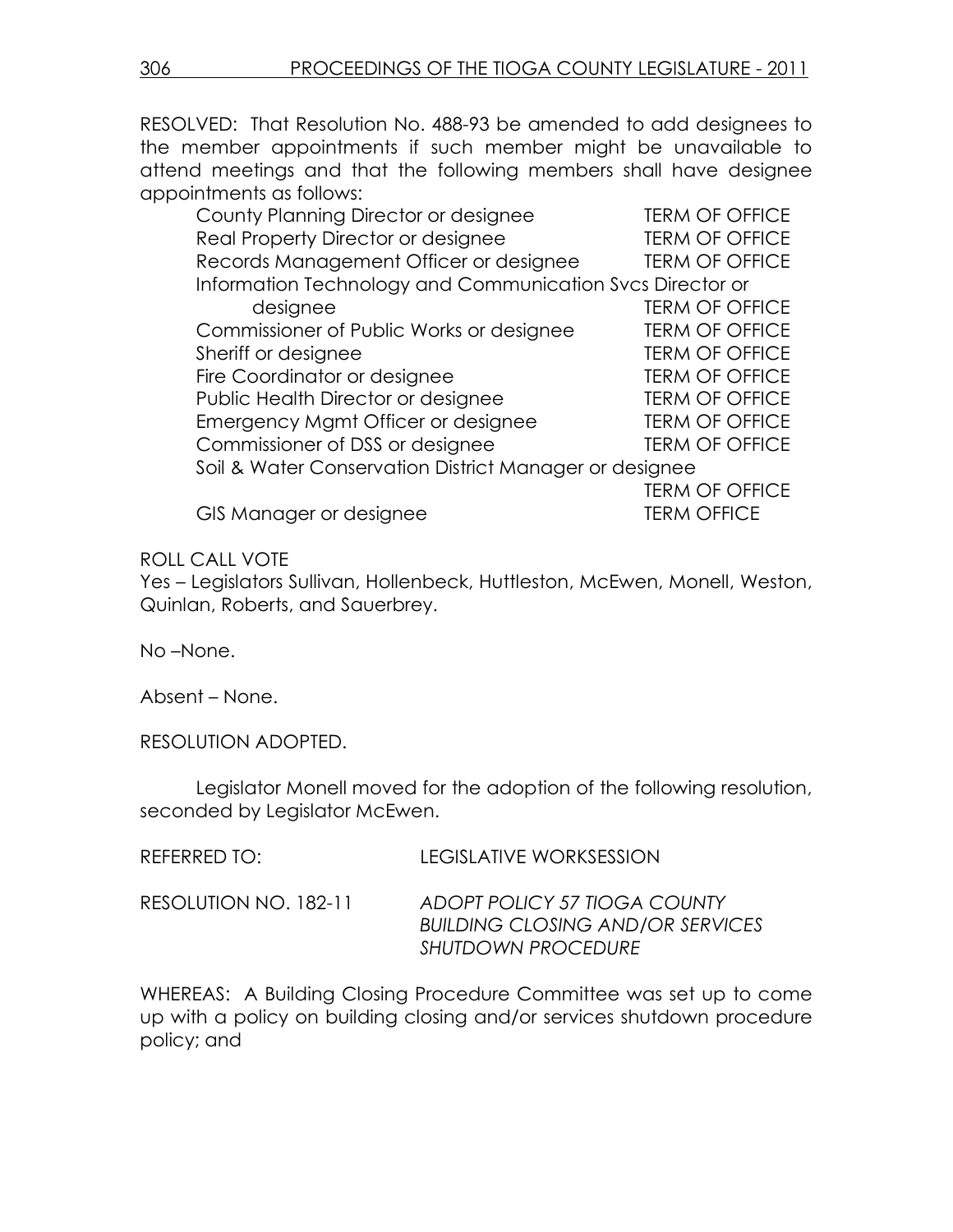WHEREAS : Said Committee has met and formulated a policy on building closing and/or services shutdown procedure; therefore be it

RESOLVED: That Policy 57 Tioga County Building Closing and/or Services Shutdown Procedure be hereby adopted as follows:

# POLICY 57

## TIOGA COUNTY BUILDING CLOSING AND/OR SERVICES SHUTDOWN PROCEDURE

- I. PURPOSE
- A. The following procedure is adopted to facilitate decision-making in the event a County road or building needs to be closed and/or County services reduced or suspended as a result of facility failures, weather emergencies, other emergency events or unanticipated situations that create unsafe conditions for employees and/or the public.
- B. Because this procedure will be utilized when an emergency has created an unsafe condition for employees and the public, it is important that the decision process move quickly. Due to the emergency various decision makers may not be available and delegation of authority is essential for timely decision making. This procedure outlines the chain of command in such instances.
- II. CHAIN OF COMMAND
- A. The Chairman of the Legislature (The Chair) shall be responsible for making the decision to close County roads, buildings and/or reduce or suspend County services to the public. The Chair shall make these decisions based on the best information and advice available at the time from Department Heads or their designated Deputies. In the case of road closures, key advice shall be sought from the Sheriff. In the case of building closures, the Commissioner of Public Works shall be consulted, in conjunction with affected Department Heads.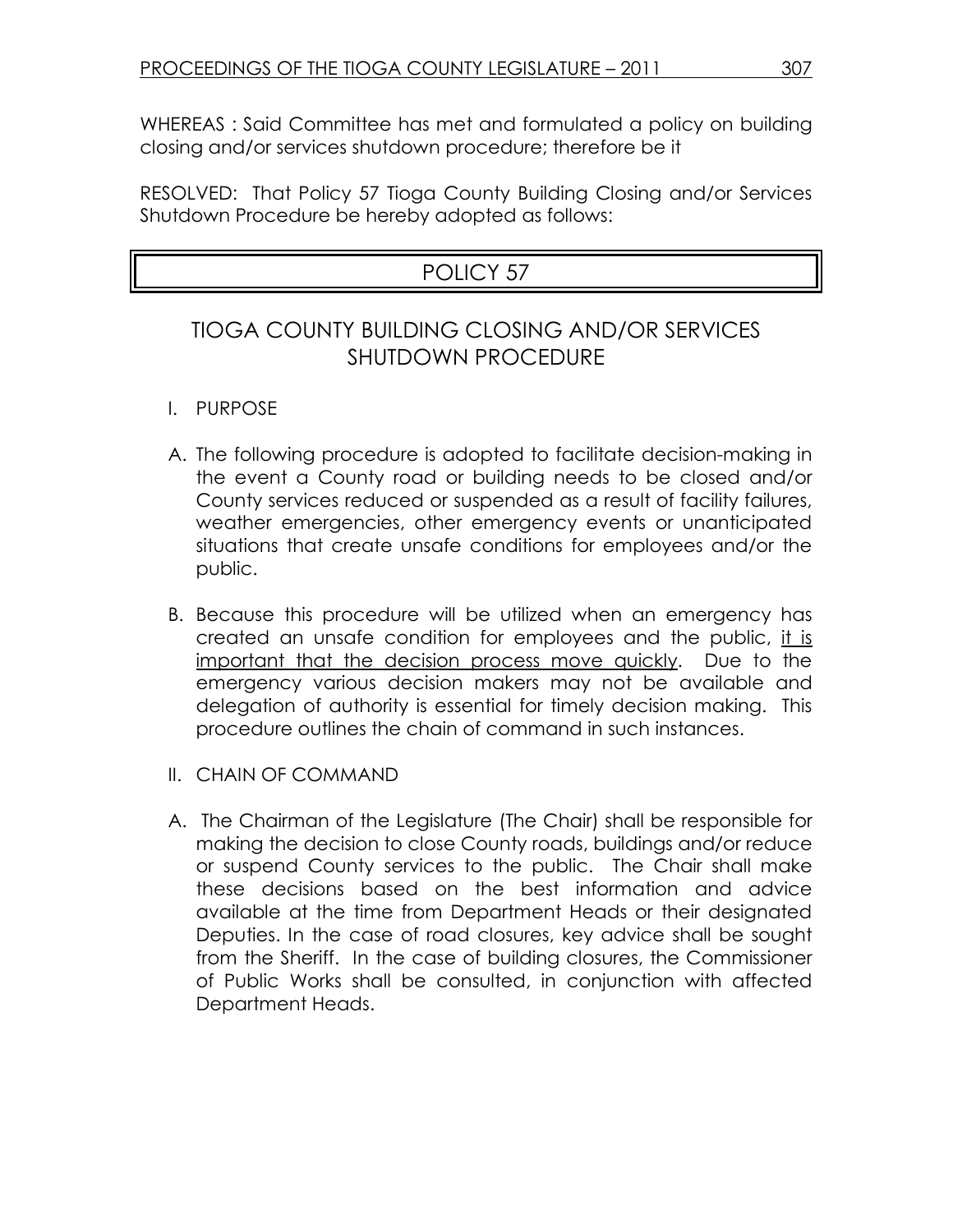- B. In the absence of the Chair, the Deputy Chair shall be responsible for the decision making.
- C. In the event that neither the Chair nor the Deputy Chair is available in a timely manner (1 hour), building closure and services reduction/suspension decisions shall be made by the first available Legislator, in consultation with affected Department Heads or their designated Deputies.
- III. ESSENTIAL PERSONNEL LIST
- A. Each Department Head shall maintain an Essential Personnel List, containing current contact information (home,cell phone and email) for those on the list. Department Heads may direct all or some essential personnel, at the discretion of the Department Head, to come to work/remain at work to maintain essential services in an emergency. A copy of the Essential Personnel List shall be kept in the Legislative Clerk's Office and in each Department Head's office in paper form in order to be available in case of emergency, including power failures. Every Legislator shall maintain a current copy of the list in his/her home.

Yes – Legislators Sullivan, Hollenbeck, Huttleston, McEwen, Monell, Weston, Quinlan, Roberts, and Sauerbrey.

No –None.

Absent – None.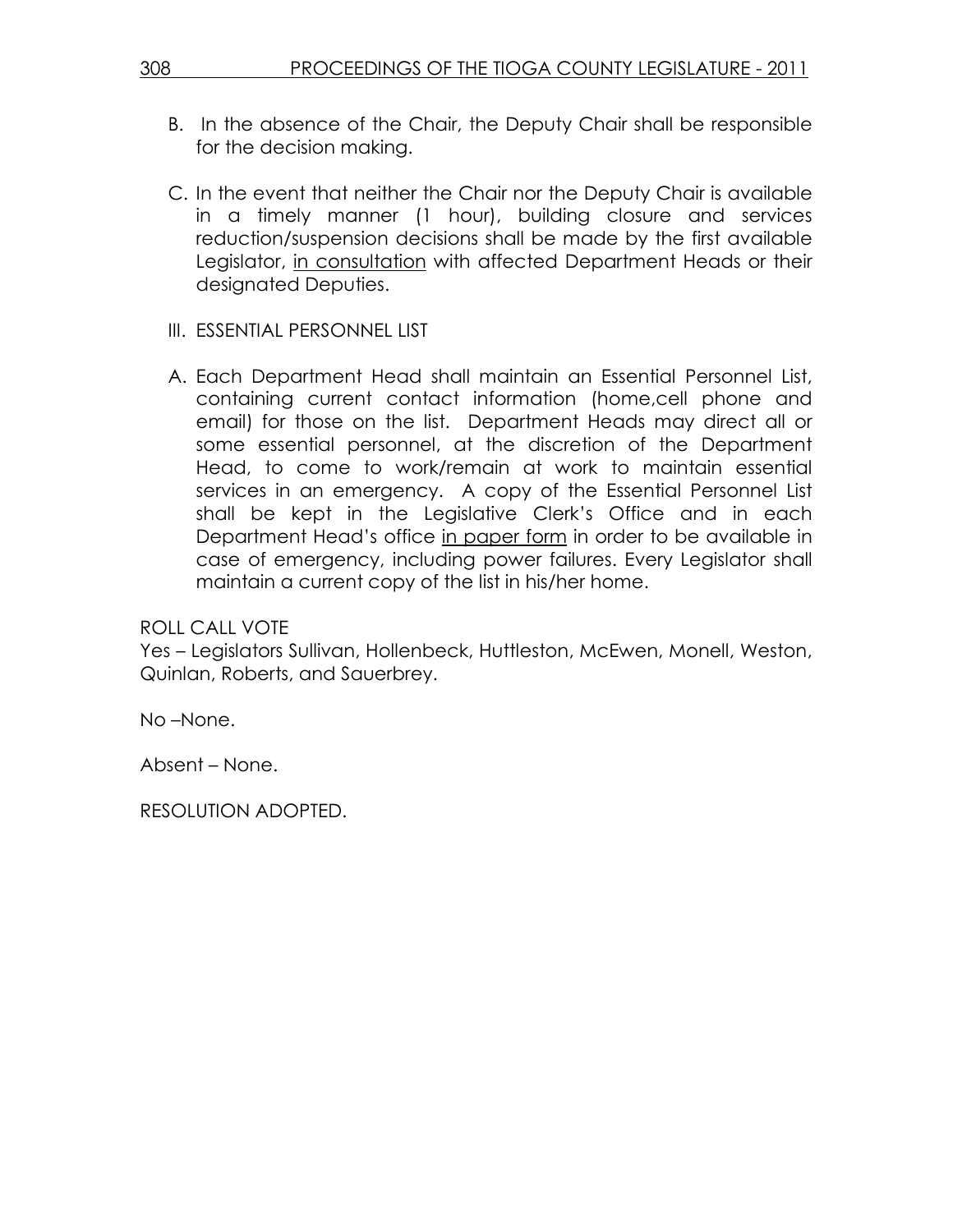Legislator Hollenbeck moved for the adoption of the following resolution, seconded by Legislator Monell.

| REFERRED TO:          | PERSONNEL COMMITTEE                                                   |
|-----------------------|-----------------------------------------------------------------------|
| RESOLUTION NO. 183-11 | AMEND COUNTY POLICY 3:<br><i><b>ORIENTATION, EXIT INTERVIEWS,</b></i> |

 RECRUITMENT, RETIREMENT WHEREAS: In September 2010, the Tioga County Legislature adopted Resolution #178-10 which amended County Policy 3, adding Section IV.E which precluded employees hired or rehired on or after January 1, 2011, from continuing health insurance into

WHEREAS: After further consideration, the Legislature has decided to rescind the new Section IV.E; therefore be it

RESOLVED: That County Policy 3 be amended by deleting Section IV.E effective retroactive to January 1, 2011, and be it further

RESOLVED: That the Personnel Department will contact each employee hired to date during 2011 to advise of the change; and be it further

RESOLVED: That the remainder of Policy 3 Orientation, Exit Interviews, Recruitment, Retirement shall remain in full force and effect.

ROLL CALL VOTE Yes – Legislators Sullivan, Hollenbeck, Huttleston, McEwen, Monell, Weston, Quinlan, Roberts, and Sauerbrey.

No –None.

Absent – None.

retirement; and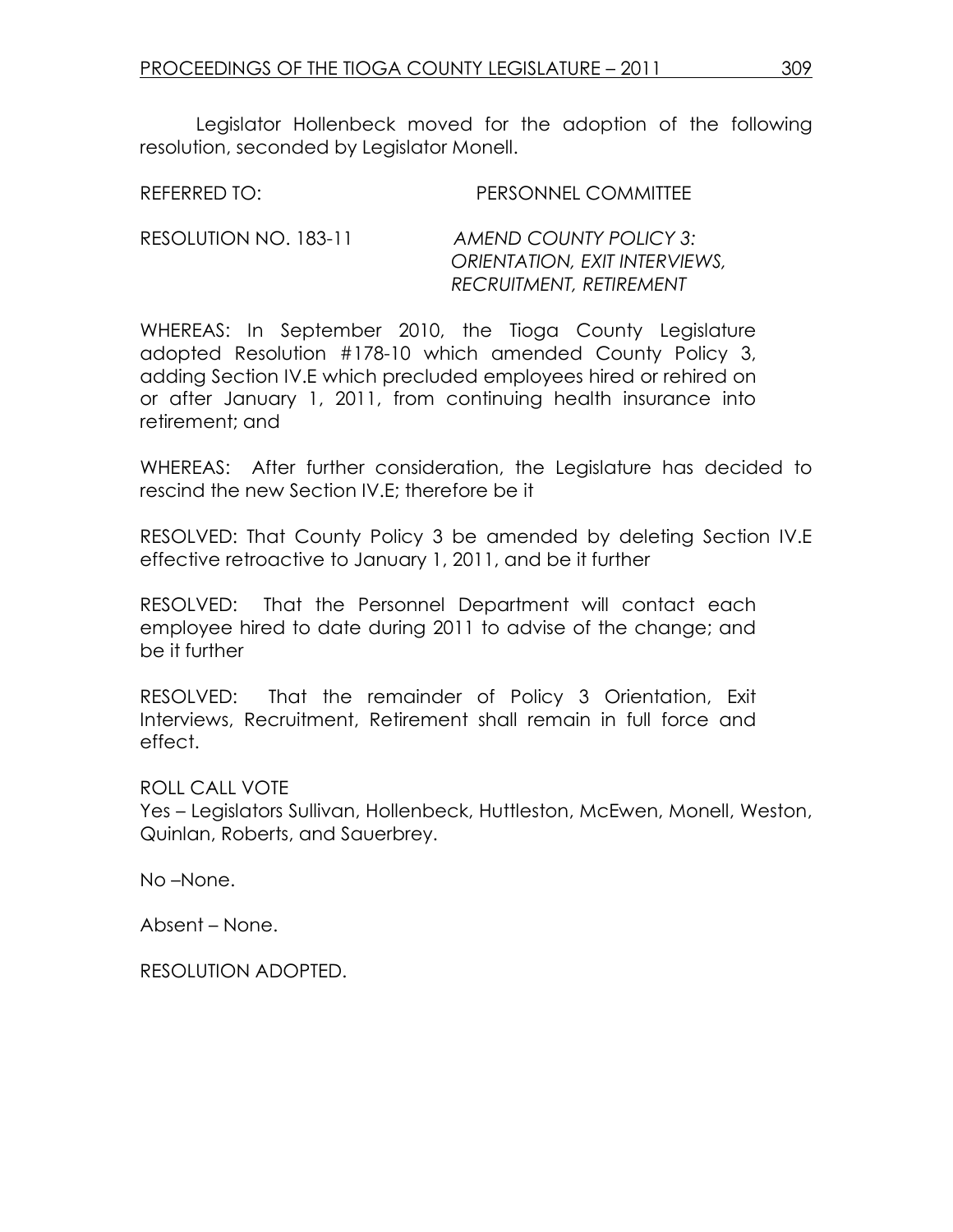Legislator Hollenbeck moved for the adoption of the following resolution, seconded by Legislator Sullivan.

| REFERRED TO:          | PERSONNEL COMMITTEE            |
|-----------------------|--------------------------------|
| RESOLUTION NO. 184-11 | <b>AMEND COUNTY POLICY 34:</b> |
|                       | FAMILY AND MEDICAL LEAVE       |

WHEREAS: Title II of the Genetic Information Nondiscrimination Act of 2008, (GINA), which took effect on November 21, 2009, requires, in part, that employers seeking medical certification in support of leave of absence requests, such as Family and Medical leaves, provide a new disclosure; and

WHEREAS: County Policy 34 includes the forms to be completed by an employee seeking Family or Medical leave but said forms do not currently contain the required disclosure language; therefore be it

RESOLVED: That the following paragraph be added to the Medical Release section of the Certification of Physician or Practitioner effective immediately:

 "The Genetic Information Nondiscrimination Act of 2008, (GINA), prohibits employers and other entities covered by GINA Title II from requesting or requiring genetic information of an individual or family member of the individual, except as specifically allowed by this law. To comply with this law; we are asking that you not provide any genetic information when responding to this request for medical information. "Genetic Information" as defined by GINA includes an individual's family medical history, the results of an individual's or family member's genetic tests, the fact that an individual or an individual's family member sought or received genetic services, and genetic information of a fetus carried by an individual or an individual's family member or an embryo lawfully held by an individual or family member receiving assistive reproductive services."

And be it further

RESOLVED: That the remainder of Policy 34 Family and Medical Leave shall remain in full force and effect.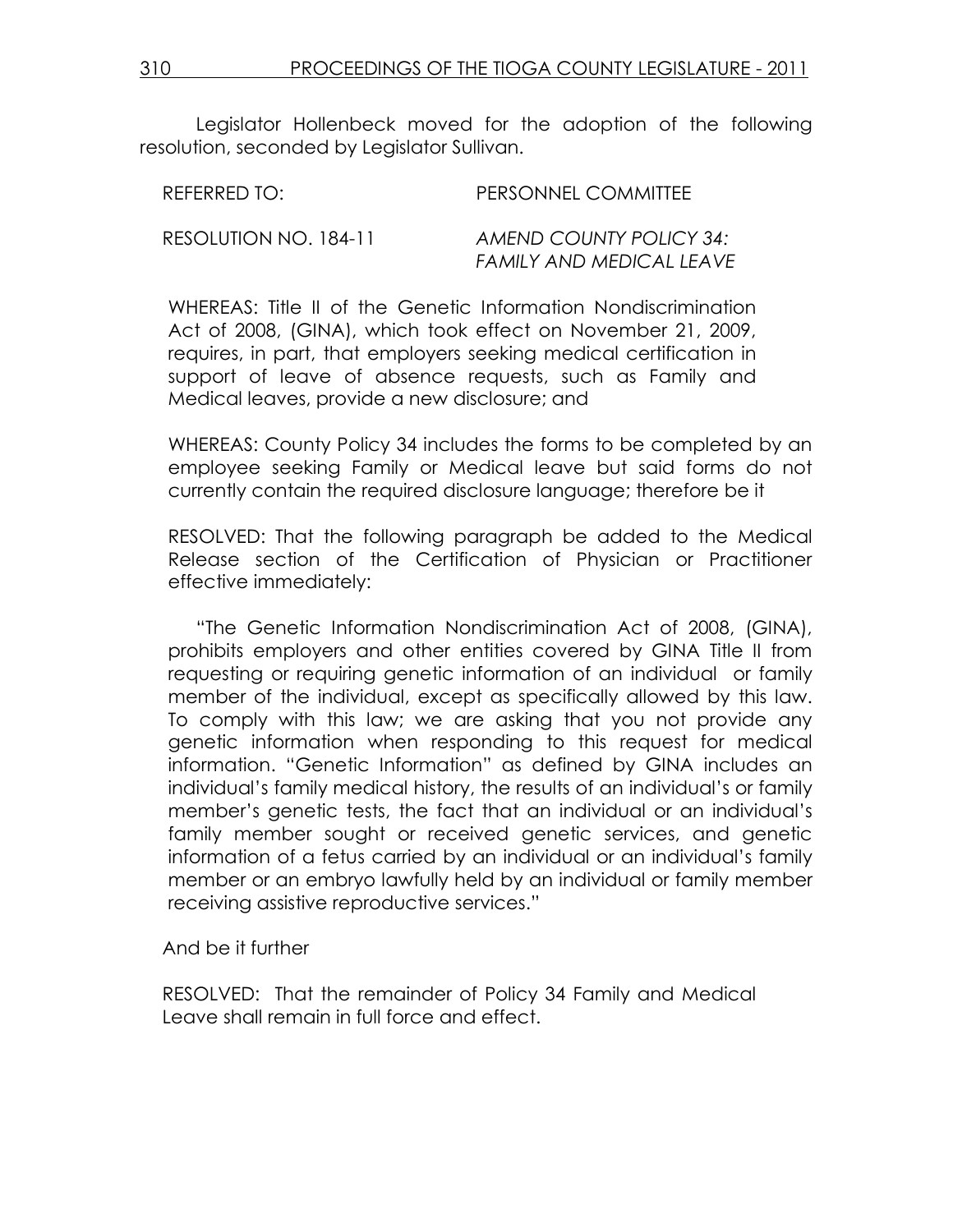Yes – Legislators Sullivan, Hollenbeck, Huttleston, McEwen, Monell, Weston, Quinlan, Roberts, and Sauerbrey.

No –None.

Absent – None.

RESOLUTION ADOPTED.

 Legislator Hollenbeck moved for the adoption of the following resolution, seconded by Legislator Monell.

| REFERRED TO:          | PERSONNEL COMMITTEE                                                                     |
|-----------------------|-----------------------------------------------------------------------------------------|
| RESOLUTION NO. 185-11 | AMEND COUNTY POLICY 46:<br><b>CONTRACTUAL HIRE</b><br><b>PROCEDURE</b><br><b>POLICY</b> |

WHEREAS: There has been some confusion as to the applicability of Policy 46 to various contractual arrangements; and

WHEREAS: A small committee of Department Heads has met to discuss the implications of Policy 46 and develop revisions to the Policy to clarify which contracts are subject to the procedure outlined in Policy 46; therefore be it

RESOLVED: That County Policy 46 be amended to read as follows:

#### POLICY 46

## CONTRACTUAL HIRE PROCEDURE POLICY

#### APPLICATION:

 A. This policy is intended to apply to all situations where Tioga County contracts for services to be provided to the general public by an individual, a business or New York State, where a specified person or number of people will provide the service.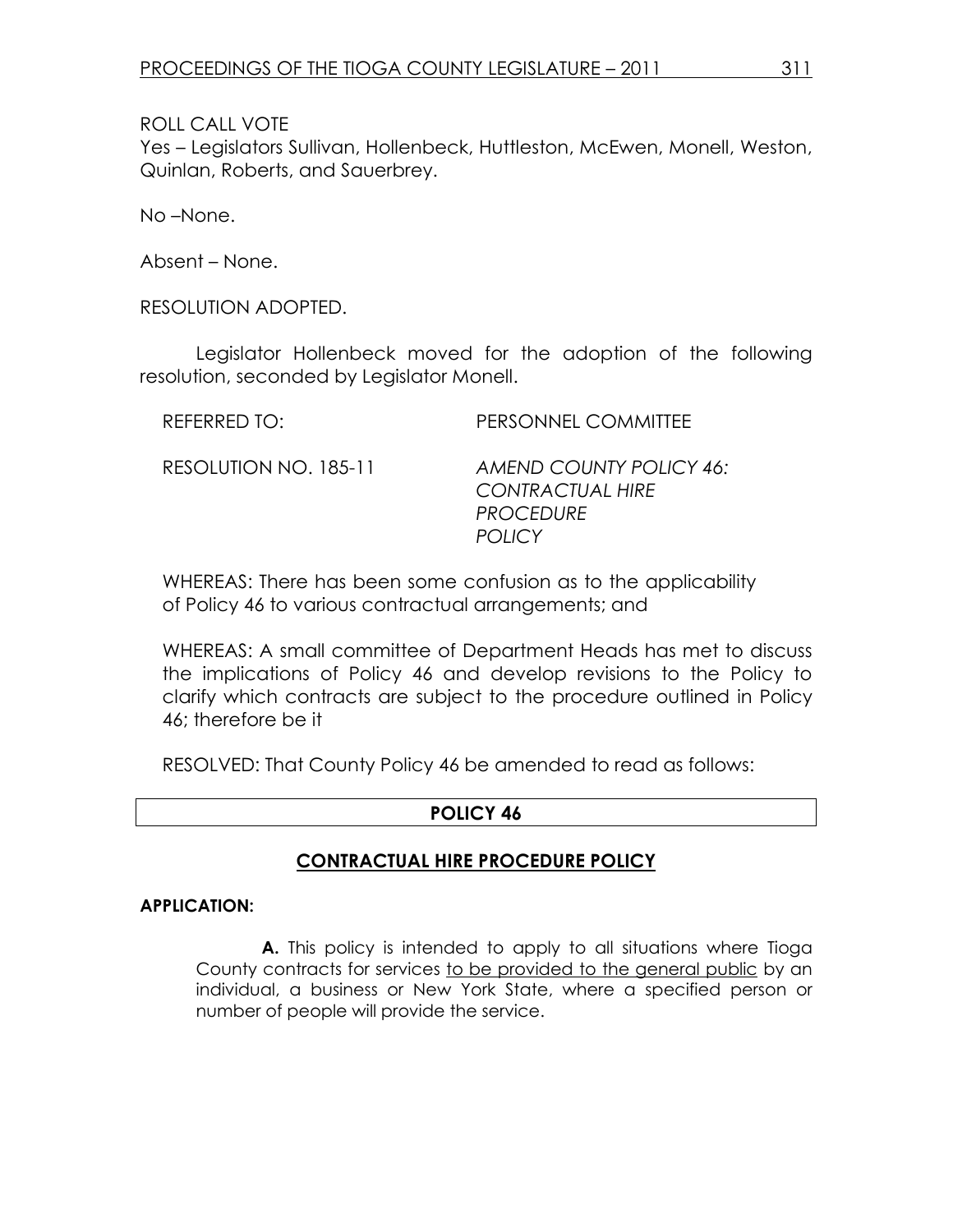**B.** This policy is not intended to apply where services are not being offered to the public (such as operational contracts), or where Tioga County acts as a "pass through" agency for state and federally funded programs and the County Department contracts with an agency to provide those program services (hereinafter "exempt contracts"). Examples of exempt contracts include, but are not limited to the following:

- 1. A New Hope Center with Mental Hygiene
- 2. Capabilities, Inc. with Mental Hygiene
- 3. Finger Lakes Parent Network with Mental Hygiene
- 4. Glove House with Mental Hygiene
- 5. Penn-York Opportunities with Mental Hygiene
- 6. Rehabilitation Support Services with Mental Hygiene
- 7. TCCASA with Mental Hygiene
- 8. Family and Children's Society, Inc. with Social Services
- 9. Sex Abuse Treatment Services with Social Services
- 10. Catholic Charities of Tompkins/Tioga, Inc. with Social Services
- 11. Youth Engagement Services (YES) with Social Services

On a semi annual basis, Department Heads will prepare a list of exempt contracts, indentifying the program and vendor that is the subject of the contract, and submit said list to the Personnel and Legislative Offices.

#### CONTRACTOR DESIGNATION:

A. Contracts with individuals, where one certain person must provide the services, shall name the individual as the contractor.

 B. Contracts with businesses, where a business is responsible for providing a specified service without stipulation of what person(s) within that business shall perform the work, shall name the business as the contractor.

 C. Contracts with New York State where New York State provides "shared staff" to work on Tioga County premises, shall name New York State as the contractor.

#### PROCEDURE:

For all nonexempt contracts, the following steps must be completed by the Department Head prior to the initiation of the contract: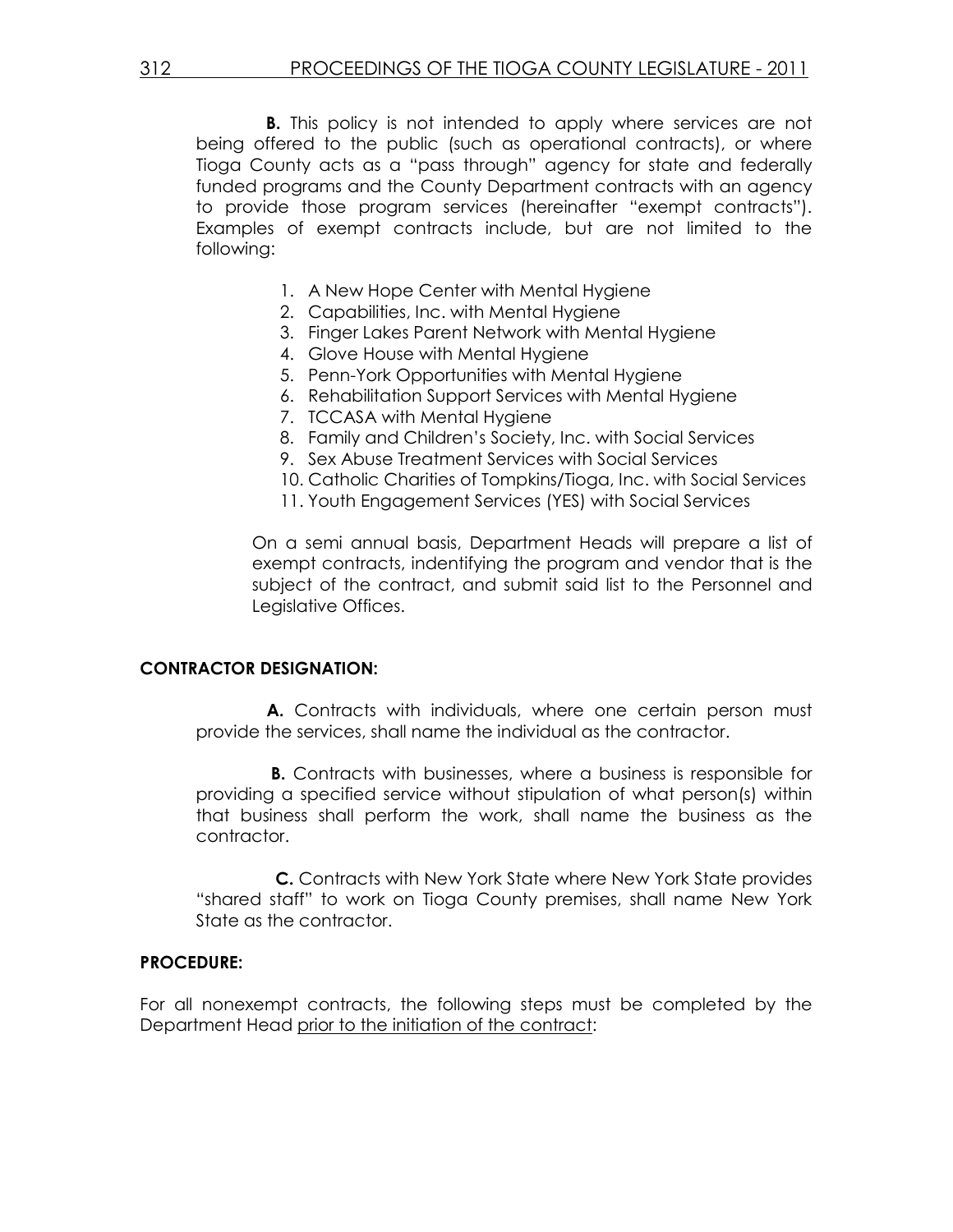1. Either:

A. Contract with an Individual – Conduct the 20-question IRS Test with the Personnel Department. If the results indicate the worker is contractual in nature, proceed to Step 2. If the results indicate the worker is employeelike in nature, either work with Personnel to change the structure of the contract or discuss with the Legislative Committee the possibility of creating a position(s). A copy of the test results shall be kept on file in the Personnel Department.

- B. Contract with a Business No IRS Test required. Proceed to Step 2.
- C. Contract with New York State No IRS Test required. Proceed to Step 2.
- 2. Meet with the Legislative Committee to review the need for the contract and present a resolution that authorizes the contract, which will go to the Personnel Committee as well.

\*\*Contracts subject to this Procedure shall not be executed until the above steps have been completed\*\*

## PAYMENT:

For all nonexempt contracts, when payment is due to the contractor, a Purchase Order must be prepared by the Department initiating the contract and submitted to the Legislative Office. In addition to the invoice from the contractor, the resolution number that authorized the contract must be placed on the purchase order. Where installment payments are to be paid throughout the term of the contract, only the initial purchase order must show the resolution number. If a contract renews on a yearly or fiscal basis, then the resolution number must be placed on the first purchase order of each renewable year or fiscal year.

NOTE: All contracts, whether exempt or nonexempt, must be approved as to form by the County Attorney prior to execution.

## ROLL CALL VOTE Yes – Legislators Sullivan, Hollenbeck, Huttleston, McEwen, Monell, Weston, Quinlan, Roberts, and Sauerbrey.

No –None.

Absent – None.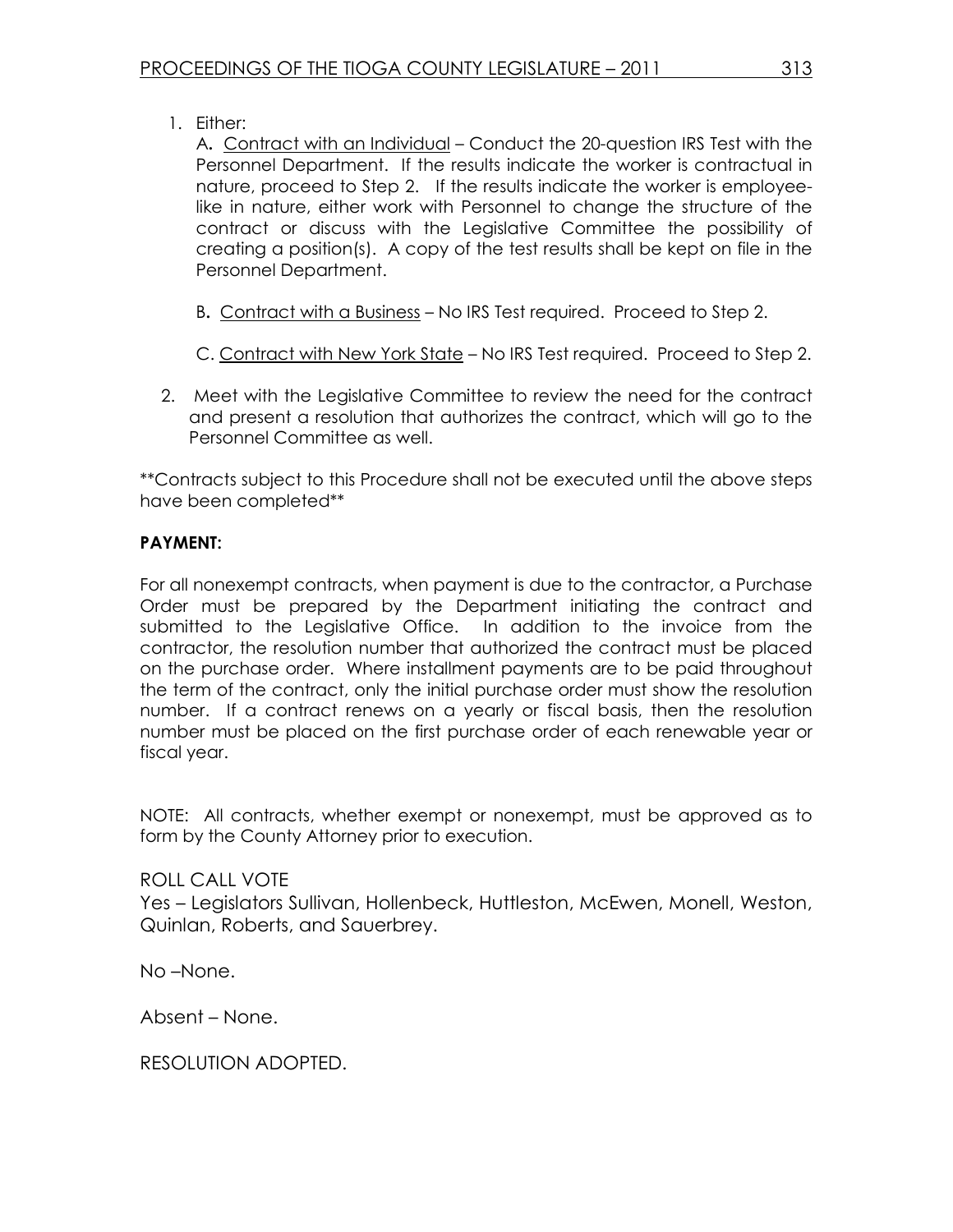Legislator Huttleston moved for the adoption of the following resolution, seconded by Legislator Hollenbeck.

| REFERRED TO:          | <b>HEALTH &amp; HUMAN SERVICES COMMITTEE</b><br>PERSONNEL COMMITTEE |
|-----------------------|---------------------------------------------------------------------|
| RESOLUTION NO. 186-11 | AUTHORIZE HIRING DELAY WAIVER<br><b>PUBLIC HEALTH</b>               |

WHEREAS: Tioga County Health Department (TCHD) is certified to operate as a CHHA (Certified Home Health Agency); and

WHEREAS: The clients in this program are homebound with a daily plan of care for medical services to be provided on a routine basis; and

WHEREAS: NYSCRR Section 763.11(a)(2)II requires that the governing authority "ensure adequate personnel resources", providing care in the home, based on the needs of the patient served in the plan of care; and

WHEREAS: Vacant CHHA nursing positions jeopardize our ability to meet the requirements of both NYSCRR Section 763.11(a)(2)II and providing the medical services required of each patients plan of care; and

WHEREAS: CHHA nursing staff are revenue generating; and

WHEREAS: There is currently a vacant Registered Nurse position in the CHHA due to a resignation effective August 12, 2011; and

WHEREAS: TCHD desires to fill the vacant Registered Nurse position as soon as possible, requesting a waiver of the 90-day delay per Resolution # 269-10; therefore be it

RESOLVED: That TCHD is authorized to recruit and fill the existing vacant Registered Nurse Position effective September 14, 2011.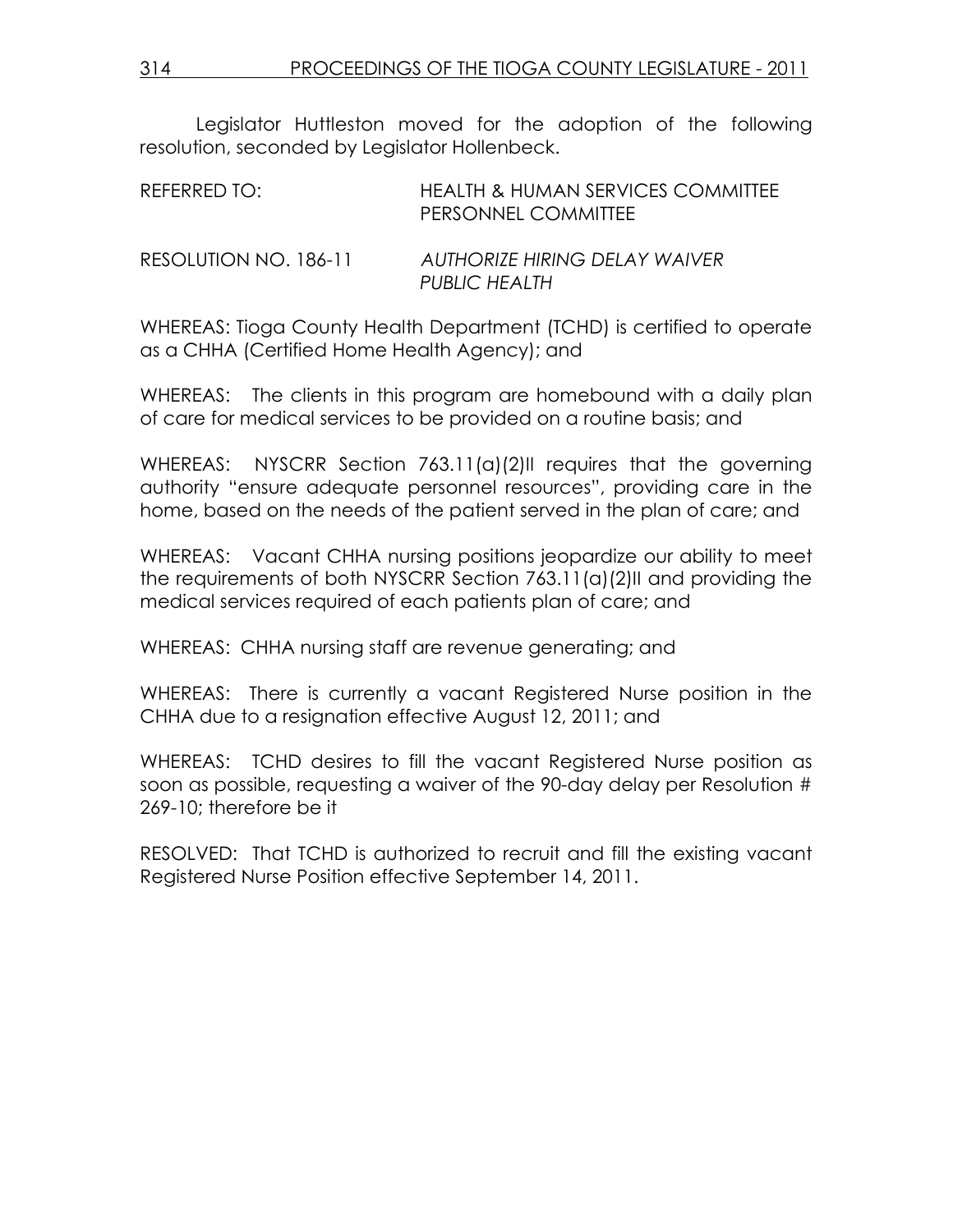Yes – Legislators Sullivan, Hollenbeck, Huttleston, McEwen, Monell, Weston, Quinlan, Roberts, and Sauerbrey.

No –None.

Absent – None.

RESOLUTION ADOPTED.

 Legislator Sauerbrey moved for the adoption of the following resolution, seconded by Legislator McEwen.

| REFERRED TO:          | <b>LEGISLATIVE WORKSESSION</b>                                     |
|-----------------------|--------------------------------------------------------------------|
| RESOLUTION NO. 187-11 | SUSPEND RESOLUTIONS #147-<br>09 AND #269-10<br><b>HIRING DELAY</b> |

WHEREAS: Resolution #147-09 established a 60-day Hiring Delay; and

WHEREAS: Resolution #269-10 amended Res #147-09, extending the delay from 60 to 90 days; and

WHEREAS: There have been various resolutions amending Res #147-09 and #269-10; and

WHEREAS: As a result of the recent flood it is expected that the need for most County services will be dramatically increased effective immediately; and

WHEREAS: County staff will be needed in order to meet the demand for services; therefore be it

RESOLVED: That effective immediately, Resolutions #147-09 and #269- 10, as well as the various amendments, shall be suspended, eliminating the delay in filling vacancies; and be it further

RESOLVED: That the Hiring Freeze instituted via memo in April 2010 is also hereby suspended, allowing the backfill of vacancies with approval from the Chair of the Legislature.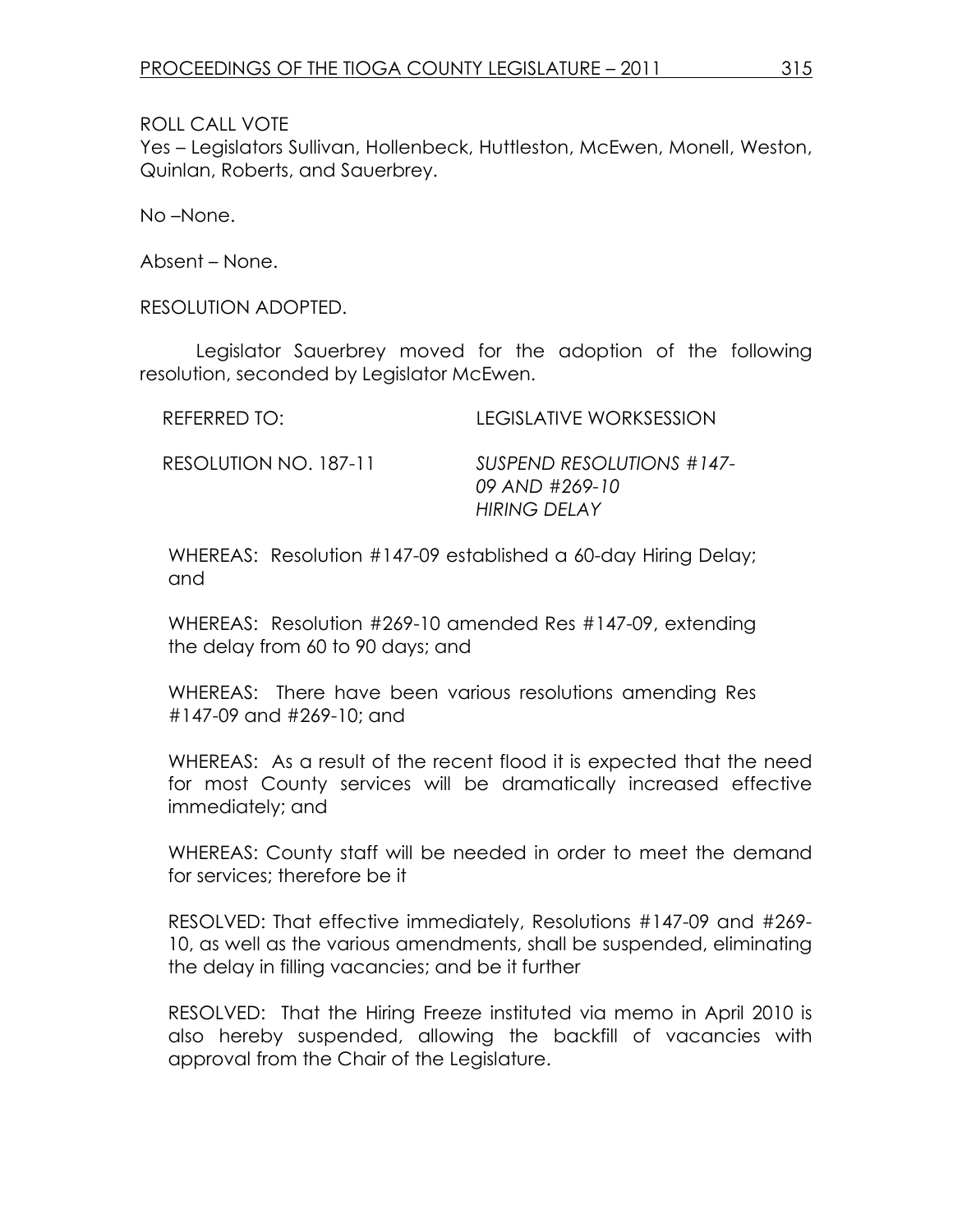Legislator McEwen made a motion to amend the resolution, seconded by Legislator Monell and to read as follows:

"RESOLVED: That effective immediately through October 31, 2011, Resolutions #147-09 and #269-10, as well as the various amendments, shall be suspended, eliminating the delay in filling vacancies; and be it further

"RESOLVED: That the Hiring Freeze instituted via memo in April 2010 is also hereby suspended, effective immediately through October 31, 2011, allowing the backfill of vacancies with approval from the Chair of the Legislature."

## ROLL CALL VOTE ON AMENDED RESOLUTION

Yes – Legislators Sullivan, Hollenbeck, Huttleston, McEwen, Monell, Weston, Quinlan, Roberts, and Sauerbrey.

No –None.

Absent – None.

AMENDMENT ADOPTED.

ROLL CALL VOTE ON RESOLUTION AS AMENDED Yes – Legislators Sullivan, Hollenbeck, Huttleston, McEwen, Monell, Weston, Quinlan, and Sauerbrey.

No – Legislator Roberts.

Absent – None.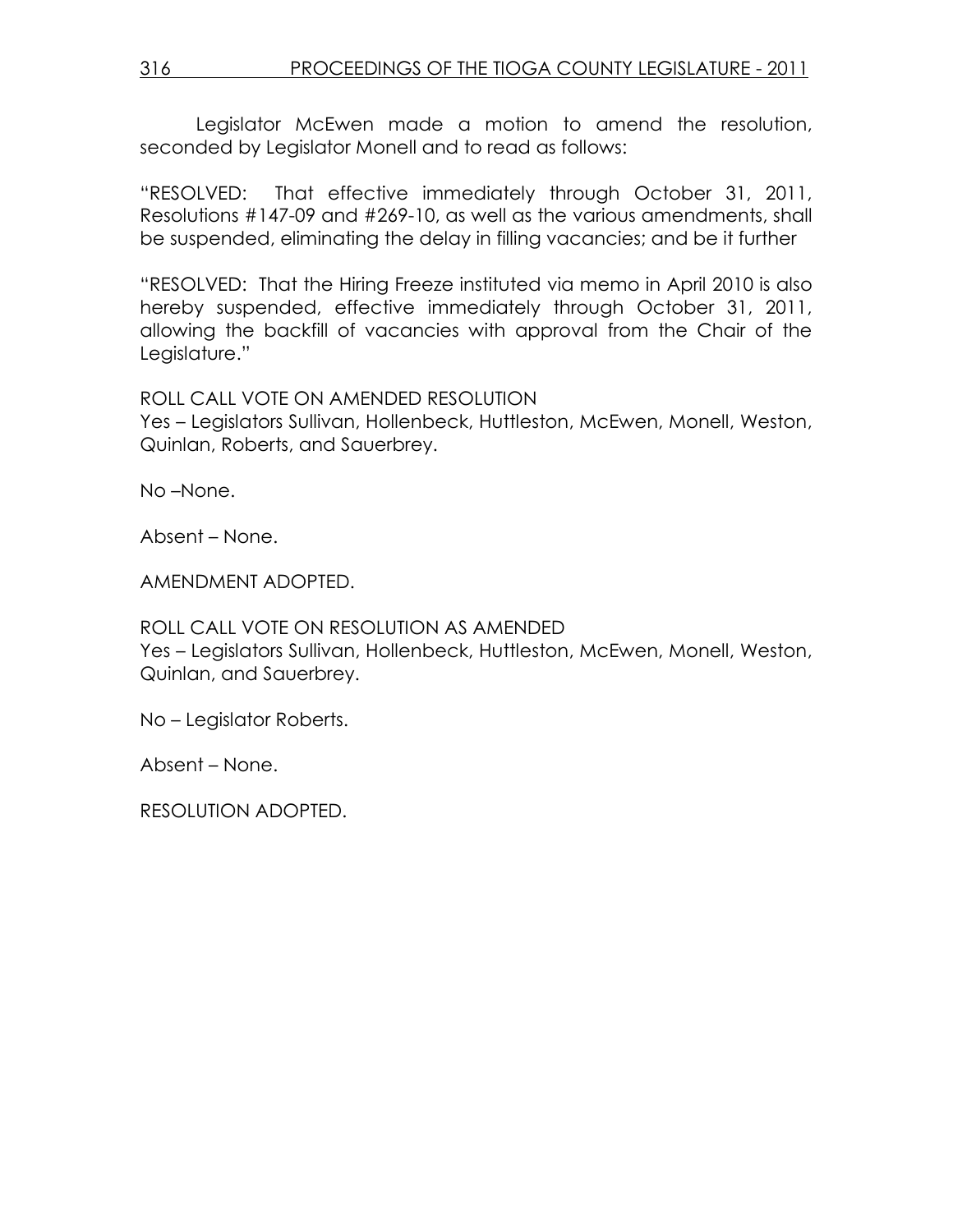Legislator Monell moved for the adoption of the following resolution, seconded by Legislator McEwen.

| REFERRED TO:          | <b>LEGISLATIVE WORKSESSION</b>                                                                             |
|-----------------------|------------------------------------------------------------------------------------------------------------|
| RESOLUTION NO. 188-11 | <b>REQUEST PRESIDENT OF THE</b><br>UNITED STATES TO DECLARE<br><b>TIOGA COUNTY A FEMA</b><br>DISASTER AREA |

WHEREAS: The County has suffered severe damage during the recent Tropical Storm Lee and resulting flooding; and

WHEREAS: Recovery from this disaster will be extremely costly and of a long duration; and

WHEREAS: The entire County was impacted by this event, three of our Towns and two of our Villages have suffered extreme losses; now therefore be it

WHEREAS: Tioga County and its residents are in immediate need of assistance; and

RESOLVED: That the Tioga County Legislature on behalf of the County and its residents requests that the President of the United States declare Tioga County as a FEMA disaster area.

ROLL CALL VOTE

Yes – Legislators Sullivan, Hollenbeck, Huttleston, McEwen, Monell, Weston, Roberts, and Sauerbrey.

No - Legislator Quinlan.

Absent – None.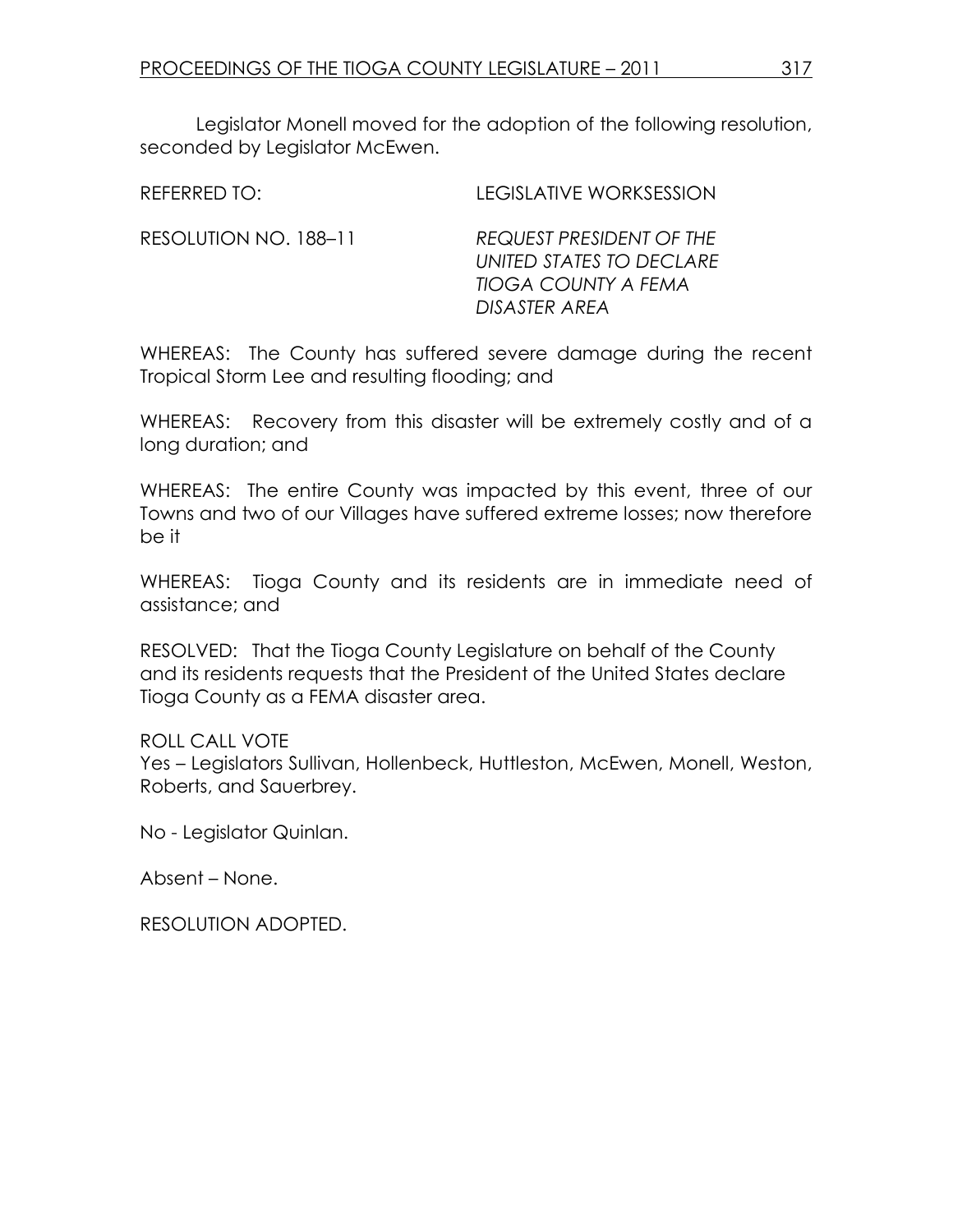Legislator Sullivan moved for the adoption of the following resolution, seconded by Legislator McEwen.

| REFERRED TO:          | PUBLIC WORKS COMMITTEE<br><b>FINANCE COMMITTEE</b> |
|-----------------------|----------------------------------------------------|
| RESOLUTION NO. 189-11 | EMERGENCY CONTRACTS                                |

WHEREAS: Tioga County has suffered severe damages during the recent water disaster of September 7 through September 10, 2011; and

WHEREAS: General Municipal Law Section 103 normally requires contracts for public works be let out for bid; and

WHEREAS: Subdivision 4 of General Municipal Law Section 103 provides that in the event of a "public emergency" the County may forego the bidding process; and

WHEREAS: The various departments have contracted with vendors for services including, among other things, testing, sealing of the basement, basement drying, basement demolition and environmental cleaning, and environmental consulting and testing; therefore be it

RESOLVED: That recent water disaster be deemed a "public emergency" arising out of an unforeseen occurrence affecting public buildings, public property or the life, health, safety or property of inhabitants of Tioga County as defined by the General Municipal Law Section 103(4), requiring immediate action; and be it further

RESOLVED: That the Chair is authorized to execute any and all contracts for the services and purchases required to address the emergency situation.

ROLL CALL VOTE Yes – Legislators Sullivan, Hollenbeck, Huttleston, McEwen, Monell, Weston, Quinlan, Roberts, and Sauerbrey.

No –None.

Absent – None.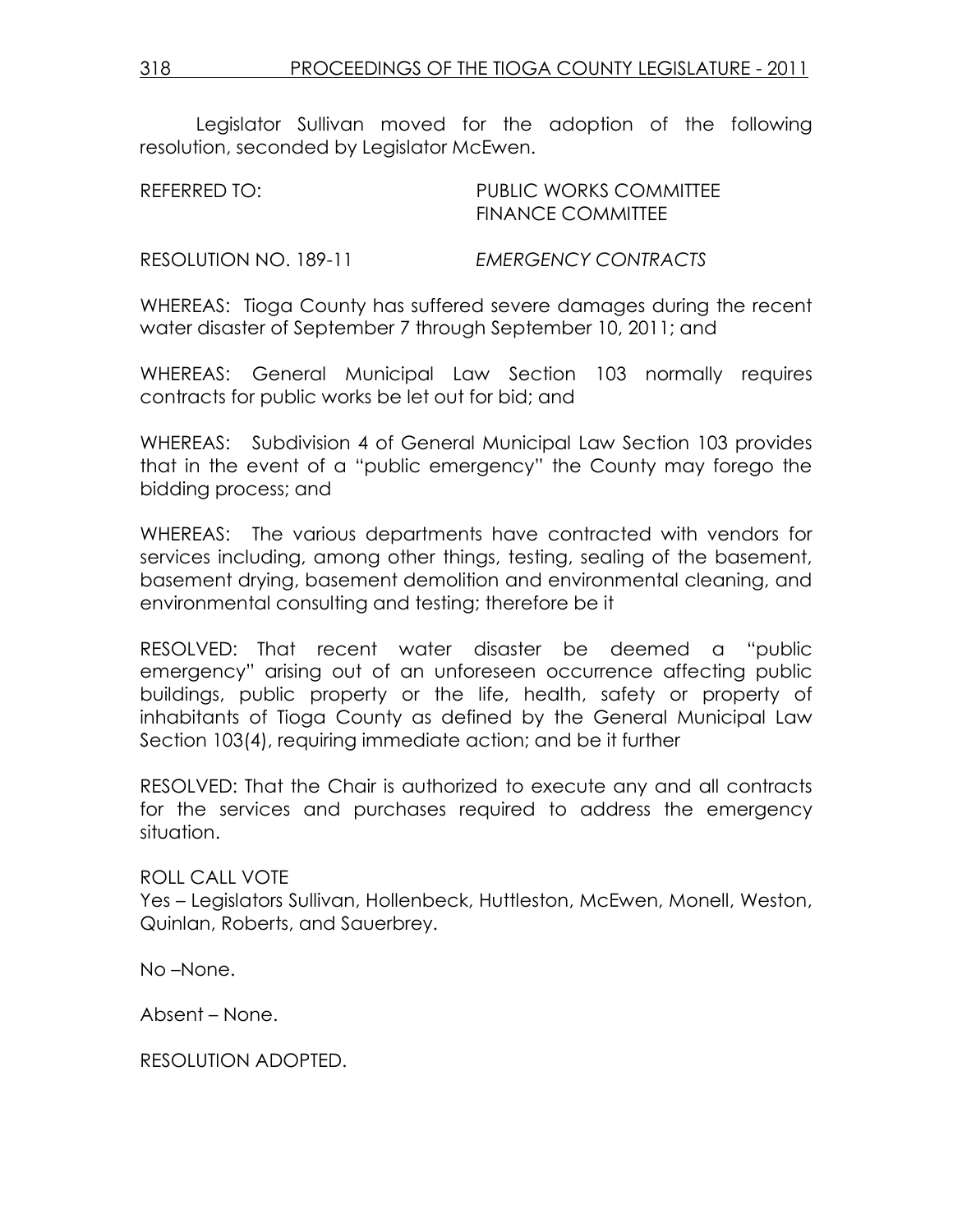Legislator McEwen made a motion to have the following late-filed resolutions considered, seconded by Legislator Monell and carried.

 Legislator Sauerbrey moved for the adoption of the following resolution, seconded by Legislator Monell.

| REFERRED TO:          | FINANCE/LEGAL                                         |
|-----------------------|-------------------------------------------------------|
| RESOLUTION NO. 190-11 | AUTHORIZE TO APPLY FOR<br>FEMA FUNDS FOR TIOGA COUNTY |

WHEREAS: The County has suffered severe damages during the recent Tropical Lee Storm water disaster, and

WHEREAS: Departments have suffered losses to buildings, infrastructure, records, equipment, vehicles, etc; and

WHEREAS: Departments may need to individually apply for FEMA funding for their losses; therefore be it

RESOLVED: That the Tioga County Legislature hereby authorizes all Department Heads to make application for any available FEMA funding to assist in the recovery of their departments.

ROLL CALL VOTE Yes – Legislators Sullivan, Hollenbeck, Huttleston, McEwen, Monell, Weston, Quinlan, Roberts, and Sauerbrey.

No –None.

Absent – None.

#### RESOLUTION ADOPTED.

 Legislator Roberts moved for the adoption of the following resolution, seconded by Legislator Sullivan.

REFERRED TO: PUBLIC WORKS COMMITTEE

RESOLUTION NO. 191-11 RESOLUTION AUTHORIZING DESTRUCTION OF BUILDING AT 17 PARKER LANE IN THE VILLAGE OF OWEGO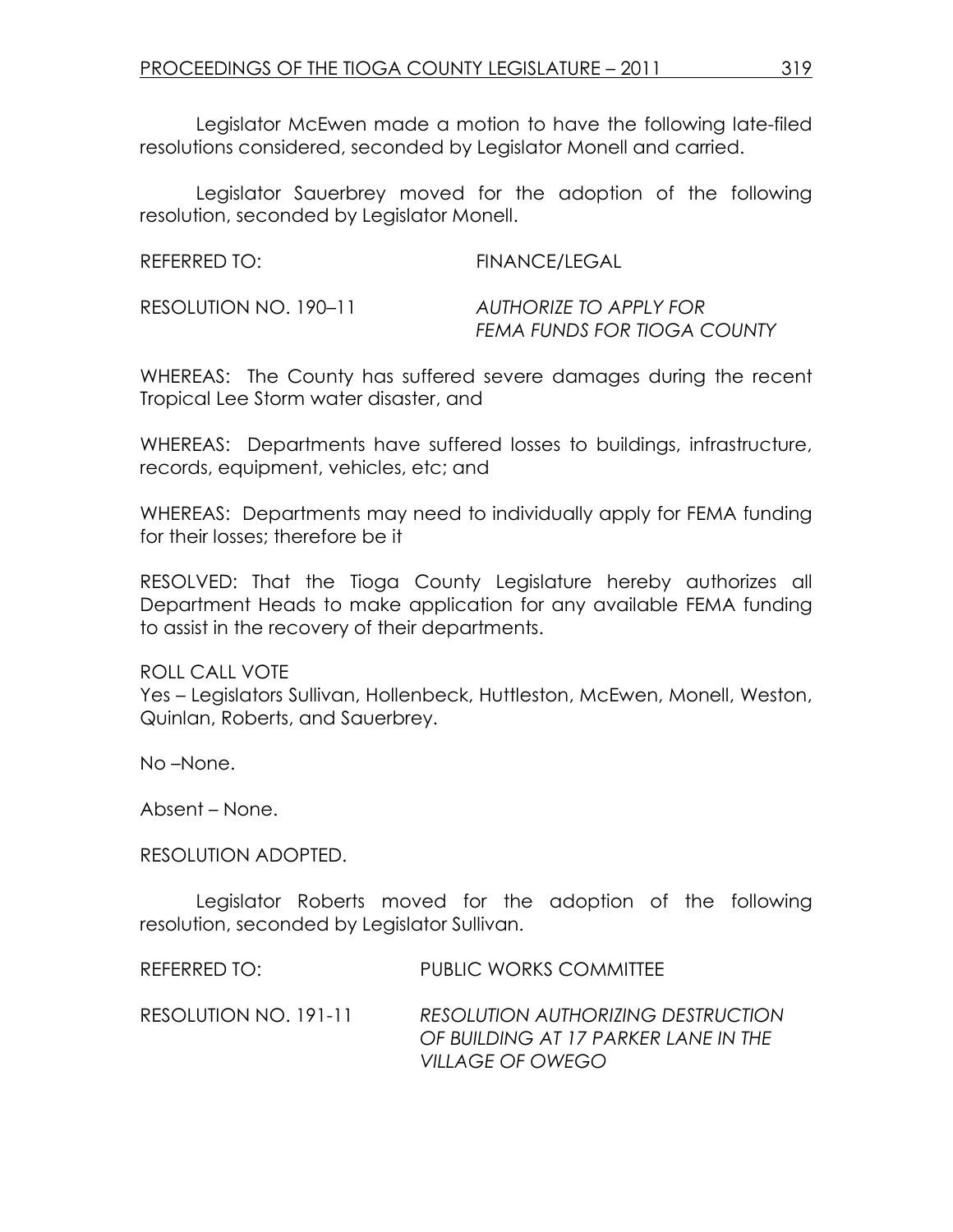WHEREAS: The structure owned by Tioga County located at 17 Parker Lane has suffered severe damage as a result of the flooding by Tropical Storm Lee; and

WHEREAS: The cost of remediation of the building and retrofitting to prevent future flooding would exceed its current value; now therefore is it hereby

RESOLVED: That the Tioga County Legislature does hereby authorize the Chair of the Tioga County Legislature to execute a contract with Peak Environmental, Inc. to demolish the structure at 17 Parker Lane in the Village of Owego at a cost not to exceed \$5,000.00 and such costs shall be taken out of Tropical Storm Lee Disaster Account H1624.20.

ROLL CALL VOTE

Yes – Legislators Sullivan, Hollenbeck, Huttleston, McEwen, Monell, Weston, Quinlan, Roberts, and Sauerbrey.

No –None.

Absent – None.

RESOLUTION ADOPTED.

 Legislator Roberts moved for the adoption of the following resolution, seconded by Legislator Monell.

| REFERRED TO:            | PUBLIC WORKS<br><b>FINANCE</b> |
|-------------------------|--------------------------------|
| $RFCOMIITIONNOM 192-11$ | TRANICEER ELININ               |

RESOLUTION NO. 192–11 TRANSFER FUNDS

PUBLIC WORKS

WHEREAS: Due to change in required work for various road projects from the time the budget was created until the actual construction period changes were required; therefore be

RESOLVED: That the Tioga County Legislature approves the following transfers: